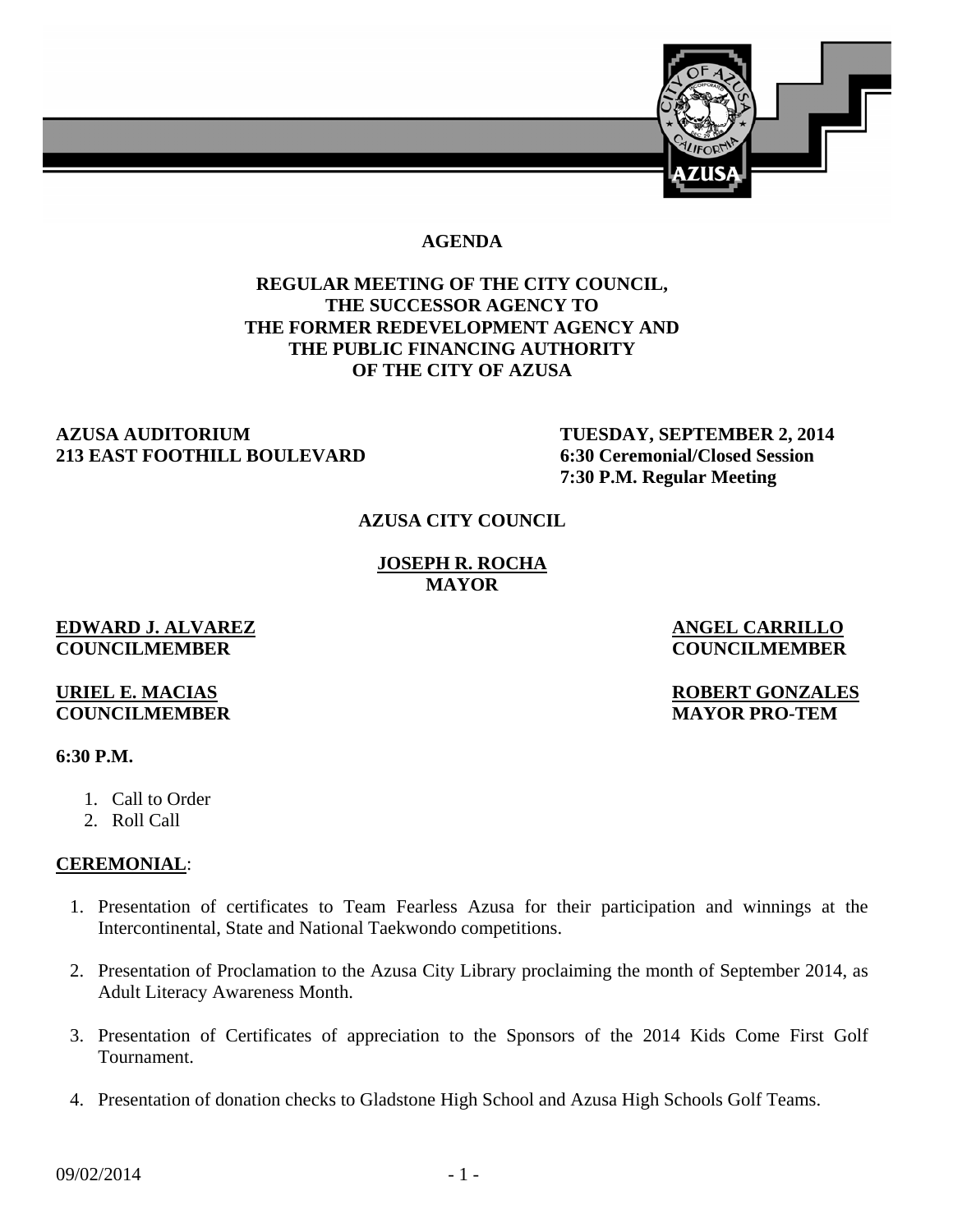- 5. Presentation of Certificates to Azusa Youth Boxing Club Boxers for their participation at the 13th Annual Desert Showdown Amateur Boxing Championship.
- 6. Presentation of Certificate to Jajaira Gonzalez for winning the Gold Medal at the 2014 Youth Olympic Games in Nanjing, China.

### **CLOSED SESSION**

### **NOTICE TO THE PUBLIC FOR CLOSED SESSION**

*Prior to going into closed session the City Council will convene in the Auditorium serving as Council Chambers to take public comment on the closed session items only. General public comment will be provided for during the regular portion of the meeting beginning at 7:30 P.M.* 

### 1. **CONFERENCE WITH LABOR NEGOTIATOR Pursuant to California Government Code Section 54957.6**

 City Negotiators: City Manager Makshanoff and Interim Human Resources Director St. Peter. Organizations: ACEA (Azusa City Employees Association), AMMA (Azusa Middle Management Association), CAPP (Civilian Association of Police Personnel), SEIU (Service Employees International Union), APMA (Azusa Police Management Association) and IBEW (International Brotherhood of Electrical Workers).

# 2. **PUBLIC EMPLOYEE APPOINTMENT Pursuant to California Government Code, Section 54957**.

Title: Interim City Manager/ City Manager

# **NOTICE TO THE PUBLIC FOR REGULAR MEETING**

*In compliance with Government code Section 54957.5, copies of staff reports or other written documentation relating to each item of business referred to on the Agenda are in file on the Office of the City Clerk - 213 E. Foothill Blvd.; copies for public view are in the Azusa City Library - 729 N. Dalton Ave., Azusa Police Department Lobby - 725 N. Alameda Ave., and the City of Azusa Web Page www.ci.azusa.ca.us. Persons who wish to speak during the Public Participation portion of the Agenda or on a Public Hearing item, shall fill out a card requesting to speak and shall submit it to the City Clerk prior to the start of the City Council meeting. Cards submitted after 7:30 P.M. will not be accepted.* 

### **7:30 P.M. - REGULAR MEETING OF THE CITY COUNCIL THE SUCCESSOR AGENCY AND THE PUBLIC FINANCING AUTHORITY.**

- 1. Call to Order
- 2. Roll Call
- 3. Pledge to the Flag
- 4. Invocation Pastor Daniel Simonson from Christbridge Immanuel Church.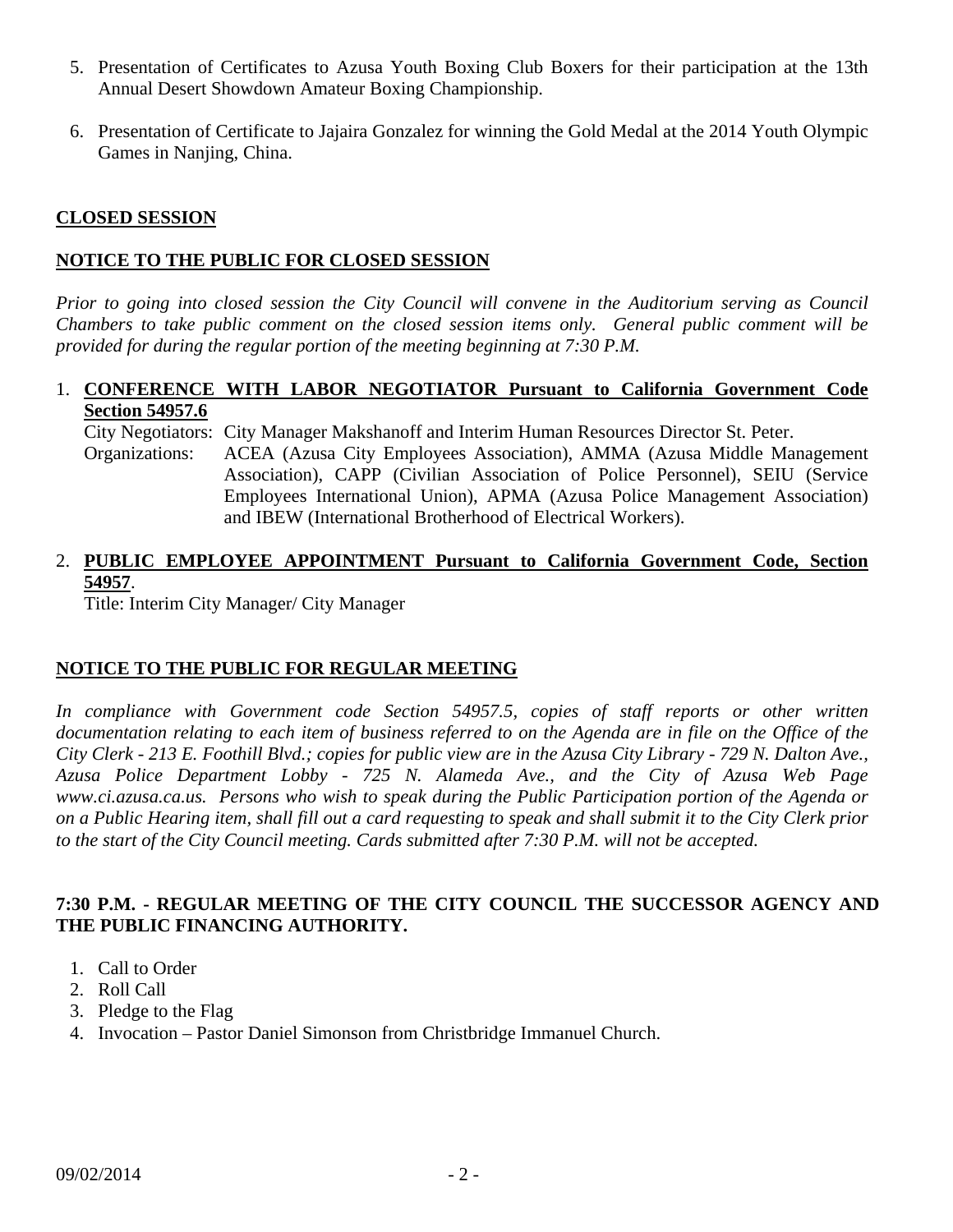# **A. PUBLIC PARTICIPATION**

*This time has been set aside for persons in the audience to make public comments on items within the subject matter jurisdiction of the council/agency board that are not listed on this agenda or are listed on this agenda as an item other than a public hearing item. Members of the audience will have the opportunity to address the city council/agency board about public hearing items at the time the public hearing is held. Under the provisions of the Brown Act, the council/agency board is prohibited from taking action on oral requests, but may refer the matter to staff or to a subsequent meeting. The council/agency board will respond after public comment has been received. Each person or representative of a group shall be allowed to speak without interruption for up to five (5) continuous minutes, subject to compliance with applicable meeting rules. Questions to the speaker or responses to the speaker's questions or comments shall be handled after the speaker has completed his/her comments. Public Participation will be limited to sixty (60) minutes.*

# **B. REPORTS, UPDATES, AND ANNOUNCEMENTS FROM STAFF/COUNCIL**

- 1. Councilmember Macias: Request for a \$500.00 donation to the Explorer's Post at Fire Station 32.
- 2. Mayor Rocha: a request from Citrus College for a \$200.00 sponsorship to secure buses to transport the Gladstone High School marching Band to participate in the "Saluting Our Veterans" event on November 6, 2014, 11:00 a.m. at the Citrus College Campus Center Mall.
- 3. Mayor Rocha: a request from Duarte Elks Lodge #1427 for a proclamation proclaiming September 8-14, 2014, as National Patriotism Week, to be presented at a future meeting.

# **C. SCHEDULED ITEMS**

# 1. **INTERVIEWS FOR BOARD AND COMMISSIONS**.

# **RECOMMENDED ACTION**:

Set date and time for interviews for the various Board and Commissions.

# **D. CONSENT CALENDAR**

The *Consent Calendar adopting the printed recommended actions will be enacted with one vote. If Councilmembers or Staff wishes to address any item on the Consent Calendar individually, it will be considered under SPECIAL CALL ITEMS.* 

# 1. **MINUTES OF THE REGULAR MEETING OF JULY 21, 2014, AND THE SPECIAL MEETING OF JULY 28, 2014.**

# **RECOMMENDED ACTION:**

Approve minutes as written.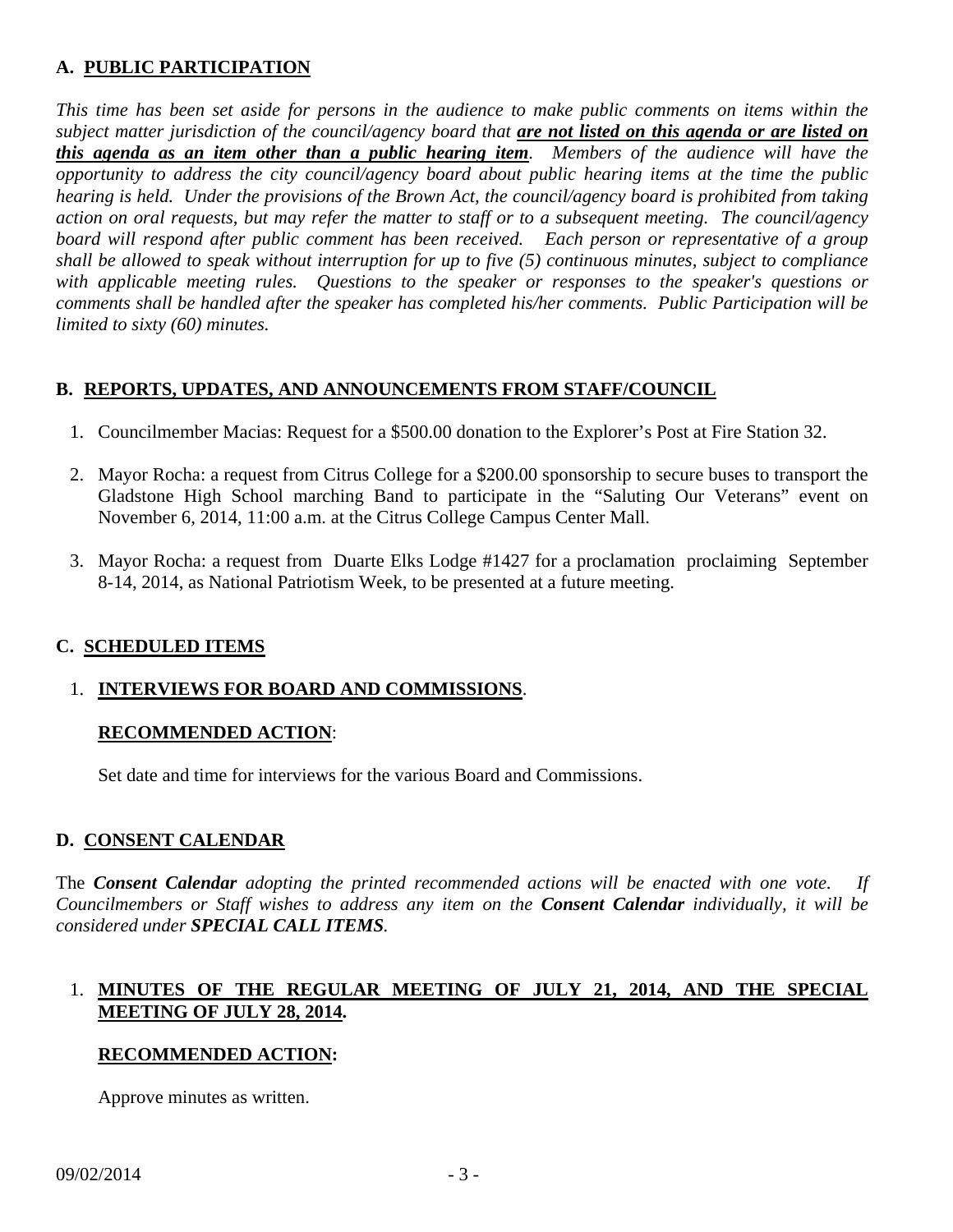# 2. **TWO RESOLUTIONS AUTHORIZING PAYMENT OF WARRANTS BY THE CITY**.

### **RECOMMENDED ACTION**:

 Adopt Resolutions Nos. 14-C46 and 14-C47 allowing certain claims and demands and specifying the funds out of which the same are to be paid.

# 3. **HUMAN RESOURCES ACTION ITEMS.**

### **RECOMMENDED ACTION:**

 Approve Personnel Action Requests in accordance with the City of Azusa Civil Service Rules and applicable Memorandum of Understanding(s).

# 4. **TWO CITY TREASURER'S STATEMENTS OF CASH AND INVESTMENT BALANCES FOR THE MONTHS OF JUNE AND JULY 2014**.

### **RECOMMENDED ACTION**:

 Receive, review, and file the City Treasurer's Reports for the City of Azusa for the months of June and July 2014.

# 5. **RESOLUTION APPOINTING SPECIFIC REPRESENTATIVES TO THE INDEPENDENT CITIES RISK MANAGEMENT AUTHORITY (ICRMA) GOVERNING BOARD**.

### **RECOMMENDED ACTION**:

 Adopt Resolution No. 14-C48 that designates its representatives to the ICRMA Governing Board and the separate Risk Management Programs in which the City participates; and direct staff to forward a certified copy of the Resolution to ICRMA's General Manager.

# 6. **CONTRACT – DURRELL HOUSE "AZUSA HISTORICAL SOCIETY MUSEUM" IMPROVEMENTS**.

# **RECOMMENDED ACTION**:

 Award a contract to R.R. Construction of Azusa in the amount of \$39,895.00 for improvements at the Durrell House "Azusa Historical Society Museum"; and approve a budget amendment in the amount of \$13,884.50 to fully fund the project.

# 7. **TEMPORARY CONSTRUCTION LICENSE AGREEMENT BETWEEN THE CITY OF AZUSA AND THE PROPERTY OWNER OF 150 W FOOTHILL BOULEVARD**.

# **RECOMMENDED ACTION:**

 Authorize the City Manager to execute a Temporary Construction License Agreement between the City of Azusa and the property owner of 150 W Foothill Boulevard to perform improvements on the south side of Foothill Boulevard between San Gabriel Avenue and Azusa Avenue.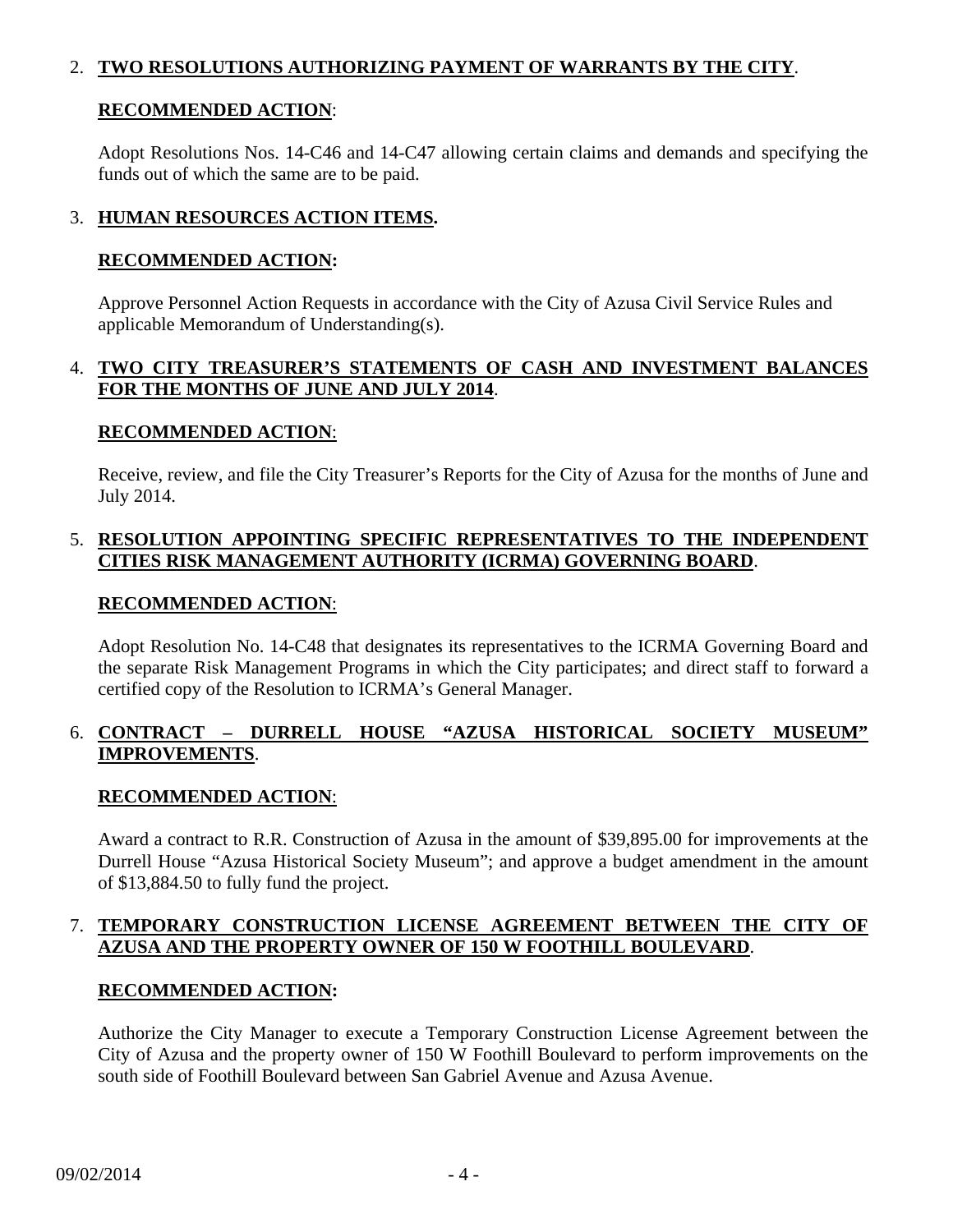# 8. **RESOLUTION TO APPROVE THE CITY OF AZUSA TITLE VI PROGRAM**.

#### **RECOMMENDED ACTION:**

 Adopt Resolution No. 14-C49 approving the City of Azusa Title VI Program, a requirement to comply with the Civil Rights Act of 1964 for all agencies receiving Federal Transit Administration grant funds.

### 9. **AGREEMENT BETWEEN THE CITY OF AZUSA AND LOS ANGELES COUNTY METROPOLITAN TRANSPORTATION AUTHORITY – AZUSA INTERMODAL TRANSIT CENTER**.

#### **RECOMMENDED ACTION:**

 Authorize the City Manager to execute an Agreement between the City of Azusa and Los Angeles County Metropolitan Transportation Authority (MTA) to act as a designated grant recipient for Federal Transit Administration grant funds for the Azusa Intermodal Transit Center.

### 10. **FLASHING BEACONS AT THE INTERSECTION OF SIERRA MADRE AVENUE AND VERNON AVENUE**.

#### **RECOMMENDED ACTION:**

 Authorize the purchase of material to install flashing beacons at the intersection of Sierra Madre Avenue and Vernon Avenue.

# 11. **MASTER AGREEMENT AND A PROGRAM SUPPLEMENT AGREEMENT WITH CALTRANS FOR THE FOOTHILL BOULEVARD AND PALM DRIVE TRAFFIC SIGNAL PROJECT NO. STPL-5112 (018)**.

#### **RECOMMENDED ACTION:**

 Adopt Resolution No. 14-C50, authorizing the City Manager to enter into a Master Agreement and Program Supplement Agreement with the California Department of Transportation (Caltrans) for the receipt of state highway and federal transportation funds for current and future projects.

### 12. **EXTENSION OF THE USE/LEASE AGREEMENT WITH AZUSA PACIFIC UNIVERSITY FOR THE SLAUSON PARK COMMUNITY POOL/AZUSA AQUATICS CENTER**.

#### **RECOMMENDED ACTION:**

 Approve the extension of the Use/Lease Agreement with Azusa Pacific University for the Slauson Park Community Pool/Azusa Aquatics Center from September 3, 2014 – May 1, 2015.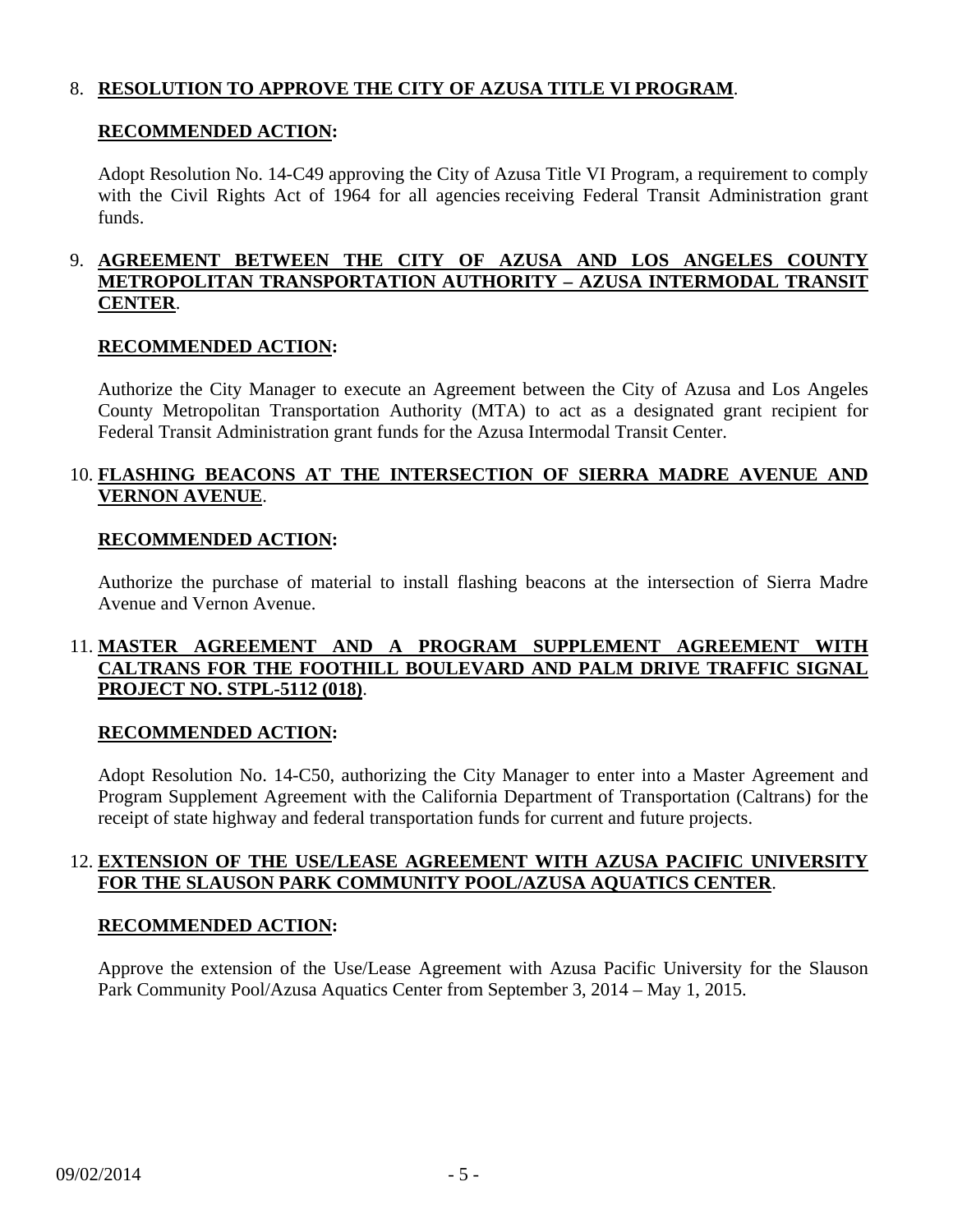# 13. **ANNUAL SUNGARD BI-TECH SOFTWARE SUPPORT AND MAINTENANCE AGREEMENT**.

#### **RECOMMENDED ACTION:**

 Waive formal sealed bids in accordance with Azusa Municipal Code Section 2-523 section B, computer software maintenance services and 2-523 section C, no competitive market; and approve the software maintenance and support agreement from Sungard Bi-Tech Inc, in the amount of \$52,087.85.

# 14. **ACCEPTANCE OF GRANTS FOR THE AZUSA CITY LIBRARY FROM LSTA, WIA, AND CLLS**.

#### **RECOMMENDED ACTION:**

 Approve acceptance of the grant awards from the LSTA, WIA and CLLS in the amount of \$99,370; and approve the budget amendments associated with these grant awards.

### 15. **GRANT AGREEMENT FROM CA OFFICE OF TRAFFIC SAFETY FOR THE "SELECTIVE TRAFFIC ENFORCEMENT PROGRAM (STEP) / AVOID LEAD AGENCY" 2014-2015**.

#### **RECOMMENDED ACTION:**

 Adopt Resolution No. 14-C51 accepting the Grant agreement from the California Office of Traffic Safety (OTS) awarding the City of Azusa up to \$55,280.00 for hourly wages at an overtime rate to conduct: DUI Saturation Patrols to apprehend drunk drivers; Warrant Service Operations targeting DUI violators who failed to appear in court or who violate probation; Distracted Driving enforcement operations; Traffic Enforcement operations; bicycle and pedestrian enforcement operations; and Traffic Safety educational presentations within Azusa Unified School District schools.

#### 16. **EXTENSION OF A CONTRACT WITH BENCHMARK RESOURCES AS A MINING CONSULTANT FOR VARIOUS REVIEWS ASSOCIATED WITH SMARA (SURFACE MINING AND RECLAMATION ACT) COMPLIANCE**.

#### **RECOMMENDED ACTION:**

 Approve extending an existing contract with Benchmark Resources to continue providing consultant services for the various reviews associated with SMARA compliance, as well as biennial monitoring of the Fish Canyon/Azusa Rock Mine Conditions of Approval; and authorize the City Manager to execute the City's standard professional services agreement for three years in an amount not to exceed \$110,000.

# 17. **UPGRADE AND IMPLEMENTATION OF SUNGARD BI-TECH SOFTWARE ONESOLUTION AND HARDWARE**.

#### **RECOMMENDED ACTION:**

 Waive formal sealed bids in accordance with Azusa Municipal Code Section 2-523 section D, no competitive market; and approve the software and hardware upgrade cost from Sungard Bi-Tech Inc, in the amount not to exceed \$242,830.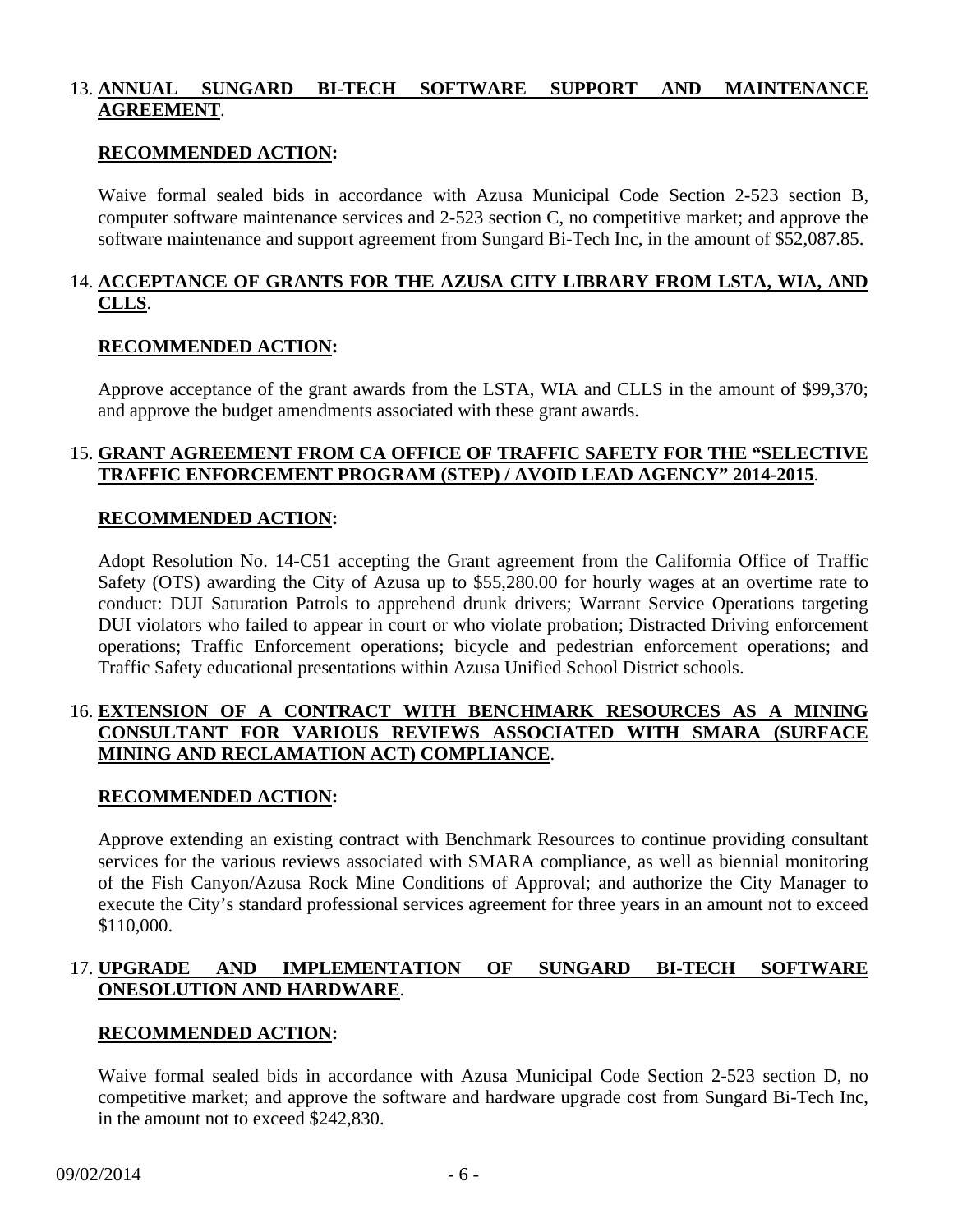# 18. **REVISED CLASS SPECIFICATION – ASSISTANT DIRECTOR OF ECONOMIC AND COMMUNITY DEVELOPMENT**

#### **RECOMMENDED ACTION:**

 Pursuant to the City of Azusa Civil Service Rules Section 3.5, adopt the revised class specification of Assistant Director of Economic and Community Development.

### 19. **PROFESSIONAL SERVICES AGREEMENT WITH MORSE PLANNING GROUP**.

### **RECOMMENDED ACTION**:

 Authorize the City Manager to enter into a professional services agreement with Morse Planning Group, for Project Manager services in an amount not to exceed \$25,000.

### **E. JOINT COUNCIL/SUCCESSOR AGENCY AGENDA ITEM**.

### 1. **APPROVAL AND AUTHORIZATION TO EXECUTE RATIFICATION AND AMENDMENT AGREEMENTS TO VARIOUS LOAN AGREEMENTS BETWEEN THE CITY OF AZUSA AND THE FORMER REDEVELOPMENT AGENCY OF THE CITY OF AZUSA**

#### **RECOMMENDED ACTION**:

 Adopt respective Resolutions, No. 14-C52 (City) and 14-R11 (Successor Agency) approving Ratification and Amendment Agreements for Loan Agreements between the City of Azusa and former Redevelopment Agency of the City of Azusa, authorizing the City Manager to enter into a Ratification and Amendment Agreement for each of the Loan Agreements on behalf of the City and Successor Agency, respectively, in order to allow for the re-entry of the Loan Agreements in accordance with the Dissolution Act; authorize and direct the City Manager and Executive Director to transmit the executed ratified and amended Loan Agreements to the Oversight Board for approval; and find that the loan of funds under the ratified and amended Loan Agreements was for legitimate purposes.

# **F**. **SUCCESSOR AGENCY RELATED BUSINESS**.

# 1. **RESOLUTION AUTHORIZING PAYMENT OF WARRANTS BY THE SUCCESSOR AGENCY**.

#### **RECOMMENDED ACTION**:

Adopt Resolution No. 14-R12.